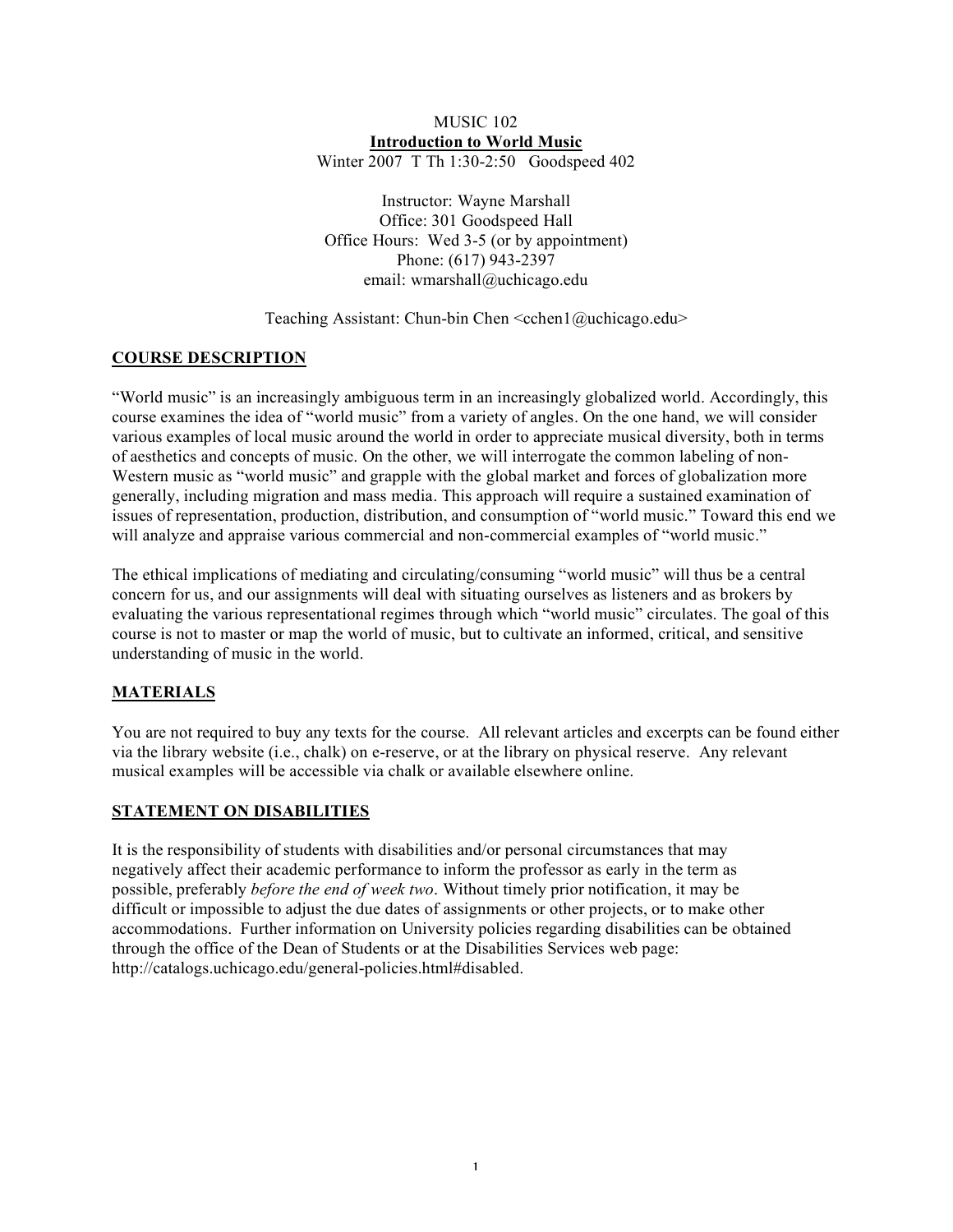# **REQUIREMENTS**

20% - Attendance, Preparation, and Participation 50% - 5 Short (2-3 page) Assignments  $\omega$  10% each 30% - Final Project

## Attendance, Preparation, and Participation

Class sessions will consist of lecture-demonstrations and discussions, and you are expected to attend all of them. More than two unexcused absences will result in your final grade being lowered by one full letter grade (for example, from A- to B-). "Excused" absences include only those for which you have a note from your doctor, the Student Care Center, or the Student Counseling and Resource Service, for religious obligations, *or* when you have received advance confirmation from the instructor that your absence will be excused.

You are expected to arrive prepared to explore the assigned readings and listening selections, and to contribute to class discussion where relevant.

# Short Assignments

**1.** *Musical Autobiography*: In 1-2 pages describe your musical background (formal and informal), your interests (e.g., what's on your iPod?), and the degree to which "world music" is already a part of your musical horizons. The important task here is to put yourself into context as a listener, to situate yourself as a participant-observer in the world of world music with a particular history and set of perspectives (though these will surely shift over the semester). In addition, please engage with the Bohlman and Feld readings assigned for that day. Although you need not spend too much time making direct reference to these, they should help to provide a framework for thinking about the assignment. **Due January 11**.

**2 - 3.** *Two Critical Responses* (to readings, recordings, and other discourse): Twice during the quarter you should prepare short response papers (2-3 pages) which engage primarily with the surrounding materials – e.g., the marketing, packaging, and journalistic reviews – of that week's listening selections. Your papers should engage with the week's scholarly literature, but the focus should be an analysis of the various online/public mode(s) of representation. Although I supply some such links for the selections, you are encouraged to locate additional examples. Responses are **due on the same day** (usually a Thursday) that the materials in question are to be discussed. Please provide a bibliography, including URLs.

**4.** *Wikipedia Article Appraisal*: Select an entry on Wikipedia for a genre of "world music," and in a short paper (2-3 pages) identify any issues with regard to conspicuously absent context, incorrect or missing (but important) information, problematic ways of framing the music and practitioners, etc. Suggest some improvements and offer evidence for your assertions (either from print or online sources). You should refer to the scholarly and journalistic/informal literatures on the genre in your appraisal. This assignment would best be used as preliminary research toward one's final project. **Due February 22.**

**5.** *Annotated Sources for Final Project*: Please see next page for full description of this assignment. **Due no later than March 6**.

*\*\*\* Bonus*: *Wikipedia Article Edit:* Any ambitious "editors" can earn some extra credit by revising and expanding the Wikipedia article appraised for assignment #4. This won't take much more work than the initial assignment, and even better, it will help improve the public discourse around "world music." **Due by March 13.**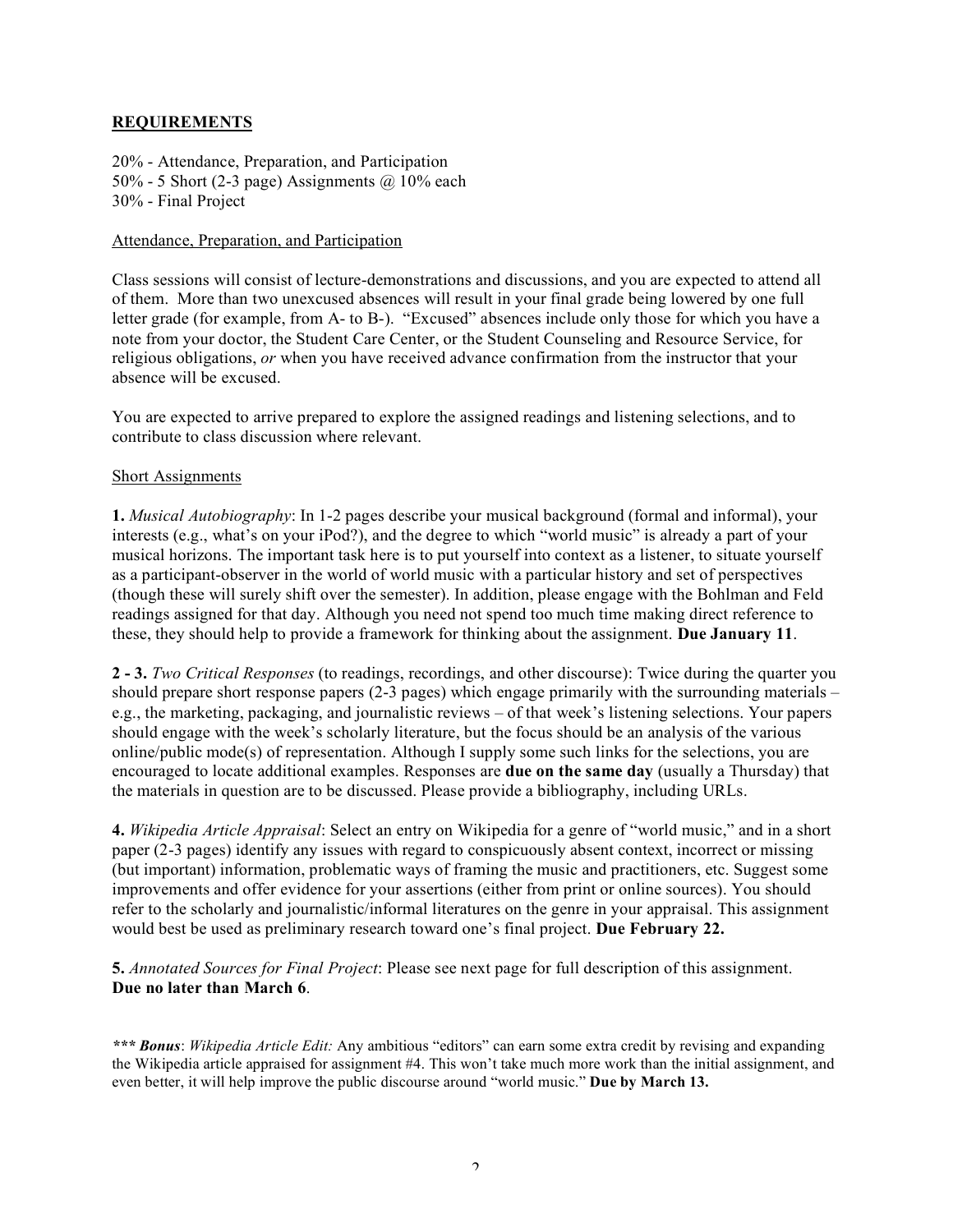## Final Project (8-10 pages) – **Due March 13**

Consider yourself a broker of world music. You already are whether you like it or not, and after taking this course, your expertise will present you with some degree of responsibility for being an informed mediator of the music of the world to your peers.

As such, your assignment is to write a hypothetical set of "liner notes" or an expository/promotional "blog post," etc., around an "emergent" or underrepresented genre (e.g., kuduro, banda, chicha) or a specifically-located scene for a "global" genre (e.g., reggae in Botswana, norteño in Chicago). Decide on your forum and audience and proceed from there. Select 3 musical selections about which, after putting the music into context, you will offer informed commentary. Justify your choices; explain the contexts of performance, production, and reception; situate your representational strategy, as explicitly as you can.

**Short Assignment #5** (and perhaps #4) should kickstart your research and help you to gather contextual information as well as get a sense of how the genre/scene you choose to research has been represented in popular and academic discourse alike:

Locate 10 principal sources for your final project (see below) and rank and annotate them. These sources should consist of a variety of materials, including published books and articles and commercially available recordings, as well as online writings (journalistic, academic, blog, commercial, etc.), informally circulating recordings, and other less obvious sources. One should strive to find a mix of local representations and foreign ones and to take note of how these might differ in approach, perspective, framing, etc. 2-3 sentences per item is sufficient. Please rank them according to significance. These materials may be submitted throughout the course of the term, but no later than **March 1**.

Your final paper will thus consist of an essay taking into account the resources that you have located and annotated. You should make an overarching argument about the contours of representation to date, the dominant circulating narratives, the main modes and media of circulation, and the historical, social, and cultural contexts in which these discourses make sense. Ultimately, you should take a position of sorts on how the music in question has been circulating and how it might better be brokered/mediated to (and understood/engaged by) local and foreign audiences alike. This will require investigating current modes of representation and distribution, etc. – from online discourse to CD inserts to ethnographic work and including local as well as foreign media coverage.

**Proposals are due February 15**: please provide (in class or via email) a single paragraph identifying your subject as well as some initial sources that you will consult or critique.

Some examples of "emergent" or underrepresented genres are: baladi, banda, bhangra, bongo flavor, bubbling, chutney, kompa, kuduro, kwaito, kwasa-kwasa, mbalax, rai, reggaeton, soca, etc. And don't forget that even major, global genres such as hip-hop, reggae, salsa, rock, etc., are often undocumented in various scenes worldwide despite distinctive local versions (many of which draw from local traditions).

Final projects are **due March 13**.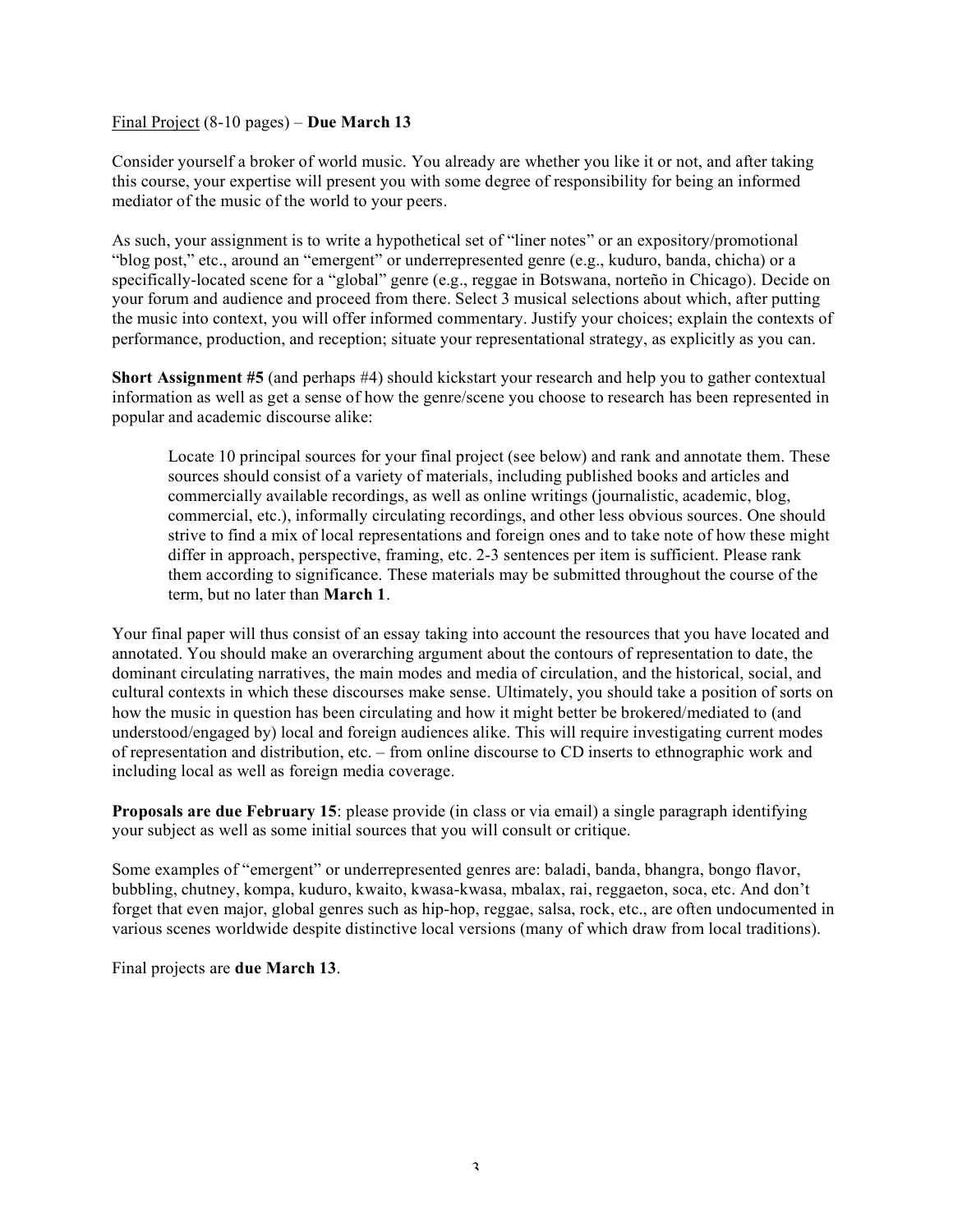#### **READINGS AND ASSIGNMENTS**

**Note**: This schedule is tentative and the instructor reserves the right to change materials. Any such changes will be announced in advance via email. The latest version will always be available via chalk.

 $\mathcal{L}_\text{max} = \mathcal{L}_\text{max} = \mathcal{L}_\text{max} = \mathcal{L}_\text{max} = \mathcal{L}_\text{max} = \mathcal{L}_\text{max} = \mathcal{L}_\text{max} = \mathcal{L}_\text{max} = \mathcal{L}_\text{max} = \mathcal{L}_\text{max} = \mathcal{L}_\text{max} = \mathcal{L}_\text{max} = \mathcal{L}_\text{max} = \mathcal{L}_\text{max} = \mathcal{L}_\text{max} = \mathcal{L}_\text{max} = \mathcal{L}_\text{max} = \mathcal{L}_\text{max} = \mathcal{$ 

**\_\_\_\_\_\_\_\_\_\_\_\_\_\_\_\_\_\_\_\_\_\_\_\_\_\_\_\_\_\_\_\_\_\_\_\_\_\_\_\_\_\_\_\_\_\_\_\_\_\_\_\_\_\_\_\_\_\_\_\_\_\_\_\_\_\_\_\_\_\_\_\_\_\_\_\_\_\_\_\_\_\_\_\_\_**

#### 1/4 **Introduction to Course**

#### 1/9 **No Class Meeting – Musical Autobiography Assignment**

### **Reading**:

Bohlman, Philip V. "Representation and Cultural Critique in the History of Ethnomusicology." In *Comparative Musicology and Anthropology of Music: Essays on the History of Ethnomusicology*, eds. Nettl and Bohlman, 1991:131-151.

Feld, Steven. "Communication, Music, and Speech about Music." In *Music Grooves*, 77-95. Chicago: University of Chicago Press, 1993.

**\_\_\_\_\_\_\_\_\_\_\_\_\_\_\_\_\_\_\_\_\_\_\_\_\_\_\_\_\_\_\_\_\_\_\_\_\_\_\_\_\_\_\_\_\_\_\_\_\_\_\_\_\_\_\_\_\_\_\_\_\_\_\_\_\_\_\_\_\_\_\_\_\_\_\_\_\_\_\_\_\_\_\_\_\_**

## 1/11 **What is Music? What is World Music? How Musical Is the World?**

#### **Reading**:

Blacking, John. "Humanly Organized Sound." In *How Musical Is Man?*, 3-31. Seattle: University of Washington Press, 1973.

Feld, Steven. "A Sweet Lullaby for World Music." *Public Culture* 12:1 (Winter 2000): 145-171. Also  $\omega$  <http://www.deepforestmusic.com/dfpress 00-00-00sweetlullabyforworld.htm>

#### **Listening**:

Deep Forest, "Sweet Lullaby" (for video, see: http://www.youtube.com/watch?v=vvnVdMpgQOk)

#### 1/16 **Representing African Music**

#### **Reading**:

Turino, Thomas. "The Music of Sub-Saharan Africa [excerpt]." In *Excursions in World Music*, ed. Bruno Nettl, et al., 171-9. New Jersey: Pearson Prentice Hall, 2004.

Turino, Thomas. "The Mbira, Worldbeat, and the International Imagination." *The World of Music*, 40:2 (1998): 85-106.

Liner Notes: *Soul of Mbira* (Paul Berliner), *Svikiro* (Forward Kwenda, Erica Azim)

**recommended**: Agawu, Kofi V. "Structural Analysis or Cultural Analysis: Competing Perspectives on the 'Standard Pattern' of West African Rhythm." *Journal of the American Musicological Society* 59:1 (2006): 1-46. (see esp, pp 1-13)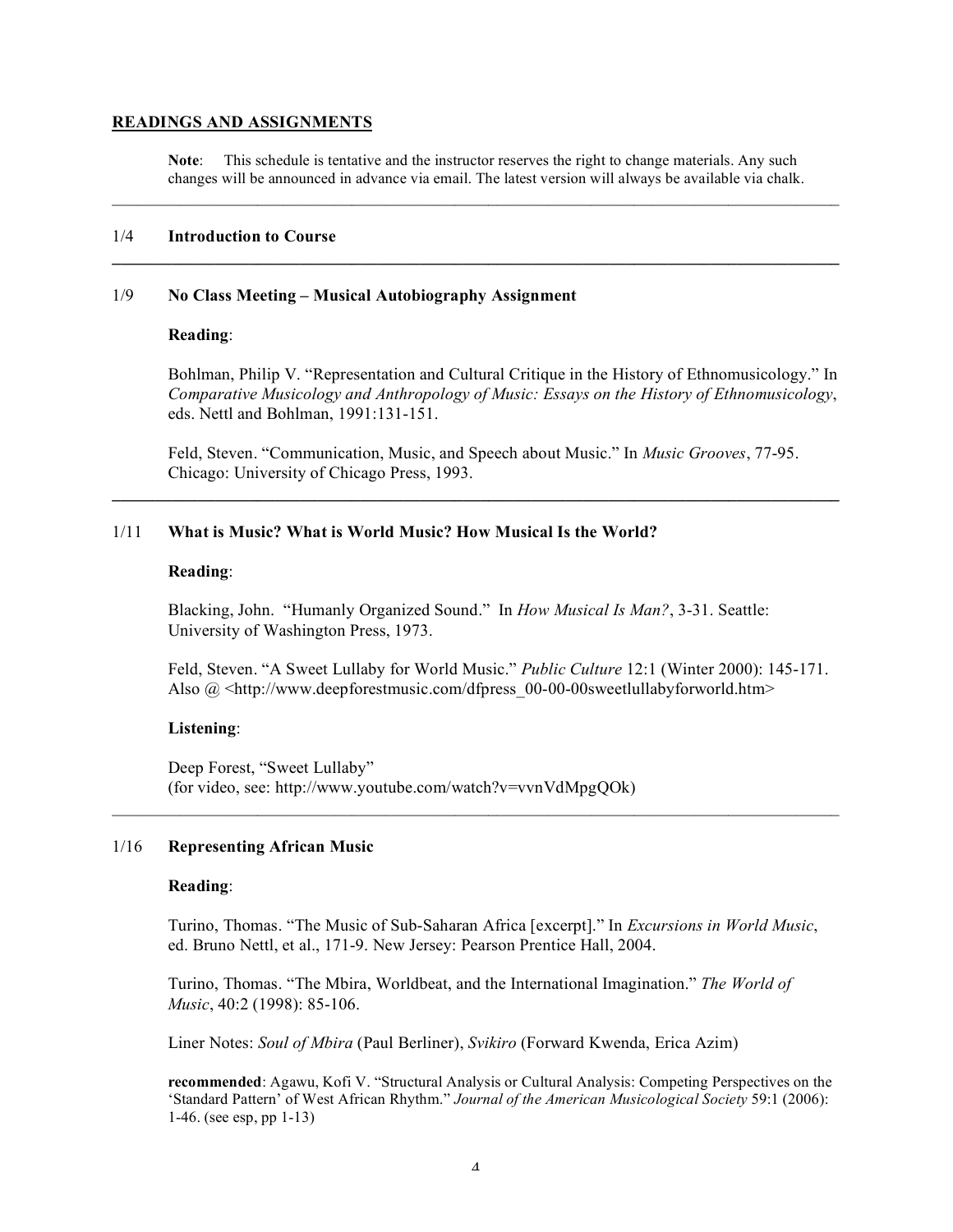### **Listening**:

"Nhemamusasa" (*Worlds of Music* excerpt and *Soul of Mbira* longer version)

"Nyamaropa" (*Soul of Mbira*)

Forward Kwenda, "Kanhurura"

Thomas Mapfumo, "Muramba Doro," "Nyamaropa"

## 1/18 **Producing African Music**

#### **Reading**:

Meintjes, Louise. "Producing Liveness." In *Sound of Africa!: Making Music Zulu in a South African Studio*, 109-45. Durham, N.C.: Duke University Press, 2003.

 $\mathcal{L}_\text{max} = \mathcal{L}_\text{max} = \mathcal{L}_\text{max} = \mathcal{L}_\text{max} = \mathcal{L}_\text{max} = \mathcal{L}_\text{max} = \mathcal{L}_\text{max} = \mathcal{L}_\text{max} = \mathcal{L}_\text{max} = \mathcal{L}_\text{max} = \mathcal{L}_\text{max} = \mathcal{L}_\text{max} = \mathcal{L}_\text{max} = \mathcal{L}_\text{max} = \mathcal{L}_\text{max} = \mathcal{L}_\text{max} = \mathcal{L}_\text{max} = \mathcal{L}_\text{max} = \mathcal{$ 

Waterman, Christopher. **"'**Our Tradition Is a Very Modern Tradition': Popular Music and the Construction of Pan-Yoruba Identity." *Ethnomusicology* 34:3 (1990): 367-379.

Christgau, Robert. "Facing Mecca." *Village Voice*. 1 June 2004. <http://www.villagevoice.com/music/0422,christgau,53980,22.html>

Christgau, Robert. "King Sunny Ade and His African Beats: Consumer Guide." <http://www.robertchristgau.com/get\_artist.php?name=King+Sunny+Ade+and+His+African+ Beats>

Banning Eyre (Afropop.org), "King Sunny Ade" <http://calabashmusic.com/world/publisher/artistview/action/viewbio?item\_id=54312>

re: Congotronics, see, e.g. (or find other examples): http://www.congotronics.com/ http://www.crammed.be/craworld/crw27/e/index.htm http://www.crammed.be/welcome/index.htm http://www.emusic.com/album/10846/10846160.html

Liner notes: *Indestructible Sound of Soweto*, *Congotronics*.

### **Listening**:

Sini Lindile, "Nganeziyamfisa No Khambalomvaleliso" (*Indestructible Sound of Soweto*)

Konono no. 1, "Lufuala Ndonga" (*Congotronics*)

Youssou N'Dour, "Allah" (*Egypt*)

King Sunny Ade, "Ewele" (*Ajoo*)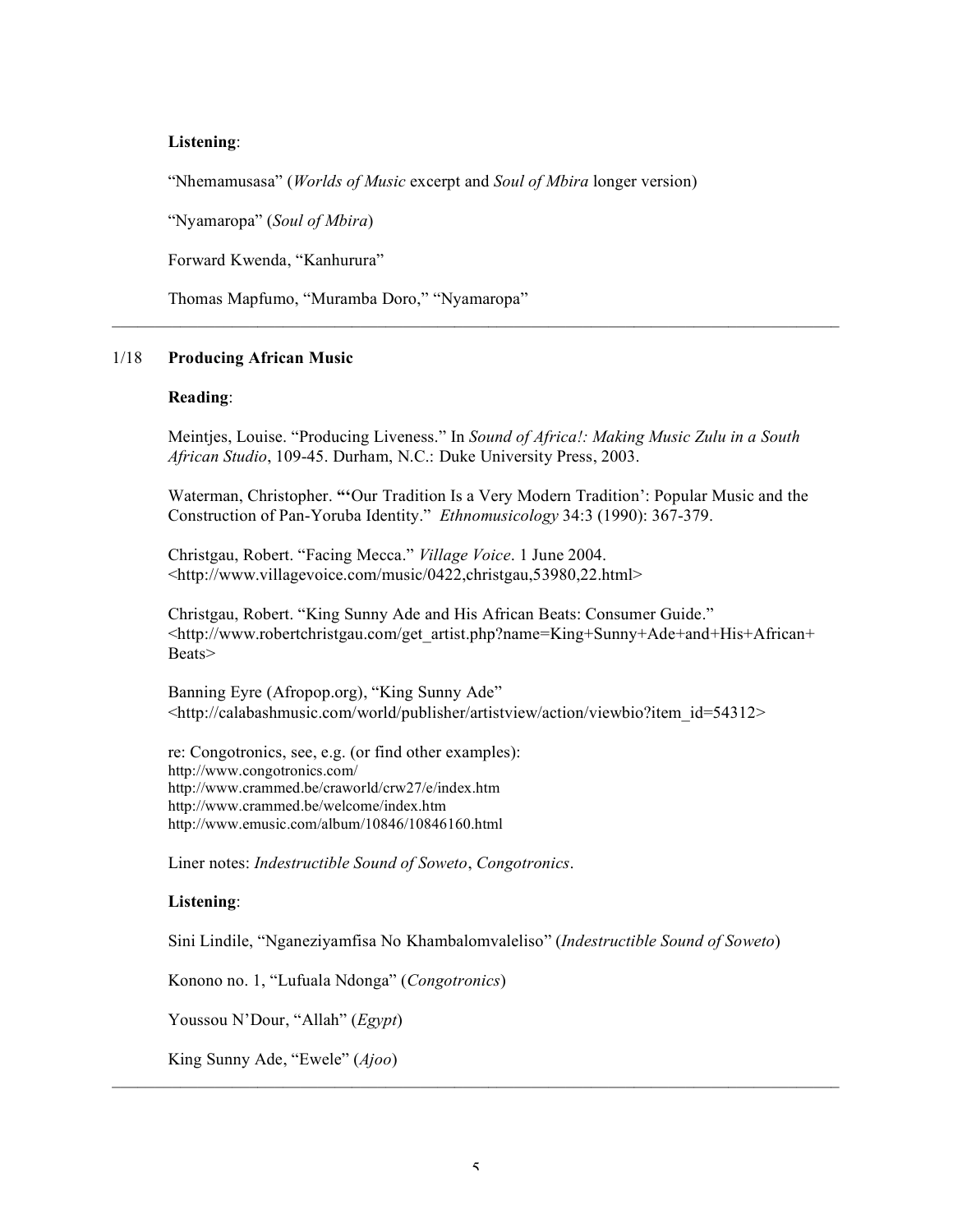## 1/23 **Nation-building and Music: Chinese "Traditional" Music** (guest lecture by Chun-bin Chen)

### **Reading**:

Wong, Isabel K.F. "The Music of China." In *Excursions in World Music*, ed. Bruno Nettl, et al., 77-114. New Jersey: Pearson Prentice Hall, 2004.

## **Listening**:

*Excursions in World Music* CD1, Tracks 12-18

Abing. *Special Collection of Contemporary Chinese Musicians*. Wind Records TCD-1019-1. Track 1: "The Moon Reflected on Two Erchuan Spring"

Lang Lang & Fan Wei. *Dragon Songs*. Track 12: "Spring Flowers in the Moonlit Night on the River." Deutsche Grammophon B0008233-00, 2006.

# 1/25 **Creating the "Savage": Taiwanese Aboriginal Music** (guest lecture by Chun-bin Chen)

## **Reading**:

Timothy D. Taylor, "A Riddle Wrapped in a Mystery: Transnational Music Sampling and Enigma's 'Return to Innocence.'" In *Music and Technoculture*, eds. R. Lysloff and C. Gay, 64- 92. Middletown, Conn.: Wesleyan University Press.

# **Listening**:

Enigma 2. *The Cross of Changes*. Charisma/Virgin 7243 8 39236 2 5, 1993. Track 3: "Return to Innocence"

*Polyphonies Vocales des Aborigines de Taiwan*. Inedit, Maison des Cultures du Monde, W 2609 011, 1989. Track 1: *Two weeding a paddyfield songs*

Difang. *Circle of Life*. Magic Stone Music MSD030, 1998. Track 10: *Elders Drinking Song*

New Formosa Band. *Peace Land III*. Rock Records RD-1336, 1995. Track 1: *Song of Joyous Gathering*

*The Music of Aborigines on Taiwan Island*, vol. 1, *The Sound of the Bunun Tribe*. Wind Records: TCD-1503. Track 1: *Praying for a Rich Millet Harvest*

*Het Eyland Formosa*. Magic Stone. 2000, MSD-084. Track 2 *Ring the Bell*; Track 3 *Song of Puyuma*; Track 11 *The Ancient Rules of Atayal*

 $\mathcal{L}_\text{max} = \mathcal{L}_\text{max} = \mathcal{L}_\text{max} = \mathcal{L}_\text{max} = \mathcal{L}_\text{max} = \mathcal{L}_\text{max} = \mathcal{L}_\text{max} = \mathcal{L}_\text{max} = \mathcal{L}_\text{max} = \mathcal{L}_\text{max} = \mathcal{L}_\text{max} = \mathcal{L}_\text{max} = \mathcal{L}_\text{max} = \mathcal{L}_\text{max} = \mathcal{L}_\text{max} = \mathcal{L}_\text{max} = \mathcal{L}_\text{max} = \mathcal{L}_\text{max} = \mathcal{$ 

### 1/30 **Music of Southeast Asia (Indonesia): Javanese Gamelan**

**Reading**: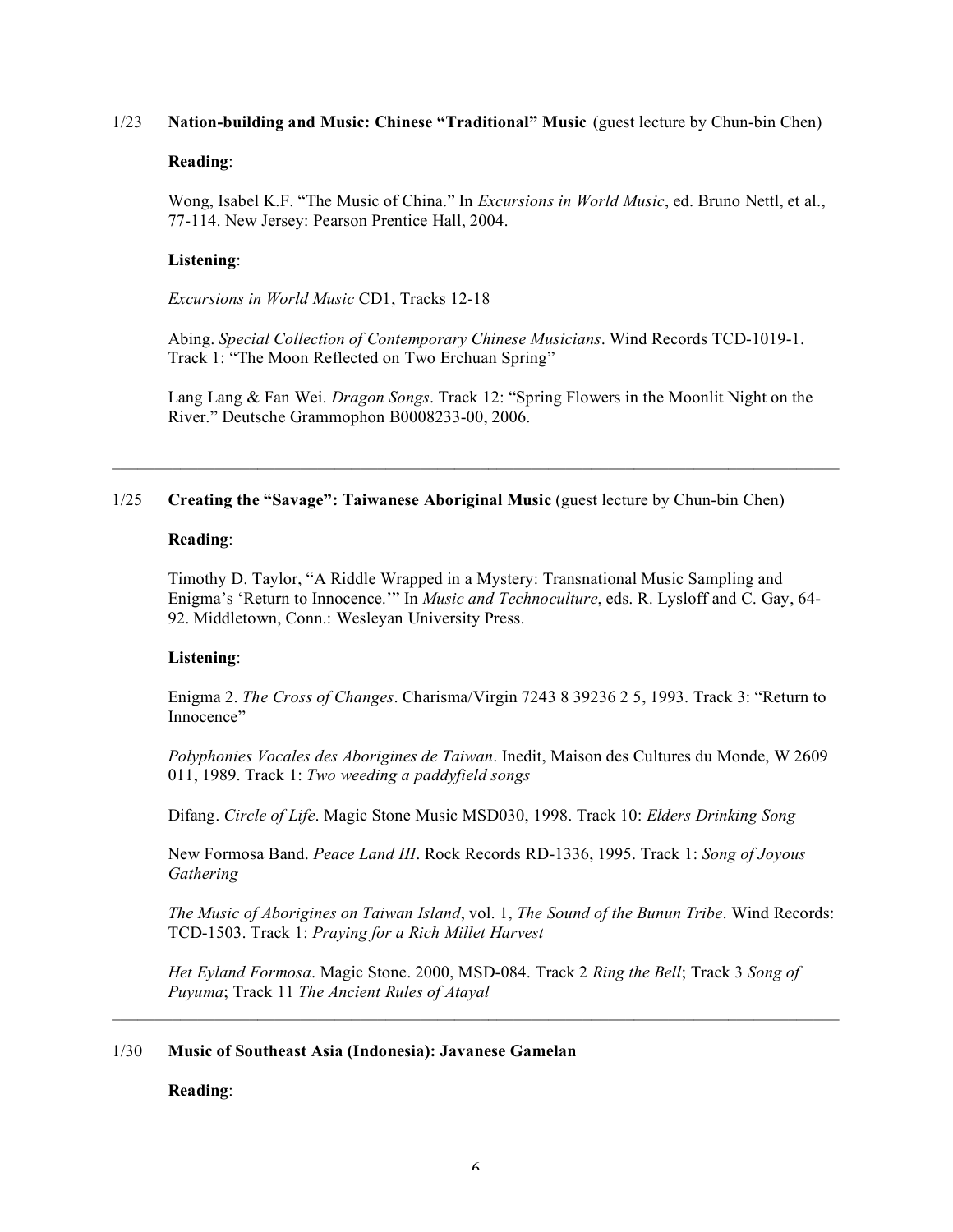Becker, Judith and Alton Becker. "A Musical Icon: Power and Meaning in Javanese Gamelan Music." In *The Sign in Music and Literature*, ed. Wendy Steiner, 203-215. Austin: University of Texas Press, 1991.

Sutton, R. Anderson. "Asia/Indonesia [excerpt]." In *Worlds of Music* [Fourth Edition], ed. Jeff Todd Titon, et al., 279-98. New York: Schirmer Books, 2002.

**recommended:** Feld, Steven. "Sound Structure as Social Structure." *Ethnomusicology* 28:3 (Fall 1984): 383-409.

## **Listening**:

"Bubaran 'Kembang Pecar'" (*Worlds of Music*)

"Demonstration Bubaran 'Kembang Pecar'" (*Worlds of Music*)

various YouTube videos (dangdut, hip-hop, Wayang Kulit, etc.)

## 2/1 **Representing the Soundscapes of Southeast Asia**

### **Reading**:

Feld, Steven. "From Schizophonia to Schismogenesis: On the Discourses and Commodification Practices of 'World Music' and 'World Beat.'" In *Music Grooves: Essays and Dialogues*, 257- 289. Chicago: University of Chicago Press, 1994.

 $\mathcal{L}_\text{max} = \mathcal{L}_\text{max} = \mathcal{L}_\text{max} = \mathcal{L}_\text{max} = \mathcal{L}_\text{max} = \mathcal{L}_\text{max} = \mathcal{L}_\text{max} = \mathcal{L}_\text{max} = \mathcal{L}_\text{max} = \mathcal{L}_\text{max} = \mathcal{L}_\text{max} = \mathcal{L}_\text{max} = \mathcal{L}_\text{max} = \mathcal{L}_\text{max} = \mathcal{L}_\text{max} = \mathcal{L}_\text{max} = \mathcal{L}_\text{max} = \mathcal{L}_\text{max} = \mathcal{$ 

Feld, Steven. *Rainforest Soundwalks* (liner notes). EarthEar 1062.

Kogan, Frank. "Meet the Beetles." *Village Voice*. 21 September 2004. <http://www.villagevoice.com/music/0438,kogan,56911,22.html>

Liner notes and online materials for Sublime Frequencies releases:

*Broken Hearted Dragonflies: Insect Electronica from Southeast Asia* <http://www.sublimefrequencies.com/item.asp?Item\_id=15>

*Radio Java* <http://www.sublimefrequencies.com/item.asp?Item\_id=2>

*Radio Thailand: Transmissions from the Tropical Kingdom* <http://www.sublimefrequencies.com/item.asp?Item\_id=31>

*Radio Sumatra: The Indonesian FM Experience* <http://www.sublimefrequencies.com/item.asp?Item\_id=24>

### **Listening**:

Selections from *Voices of the Rainforest*, *Rainforest Soundwalks*, and the Sublime Frequencies compilations listed above (see chalk)

 $\mathcal{L}_\text{max} = \mathcal{L}_\text{max} = \mathcal{L}_\text{max} = \mathcal{L}_\text{max} = \mathcal{L}_\text{max} = \mathcal{L}_\text{max} = \mathcal{L}_\text{max} = \mathcal{L}_\text{max} = \mathcal{L}_\text{max} = \mathcal{L}_\text{max} = \mathcal{L}_\text{max} = \mathcal{L}_\text{max} = \mathcal{L}_\text{max} = \mathcal{L}_\text{max} = \mathcal{L}_\text{max} = \mathcal{L}_\text{max} = \mathcal{L}_\text{max} = \mathcal{L}_\text{max} = \mathcal{$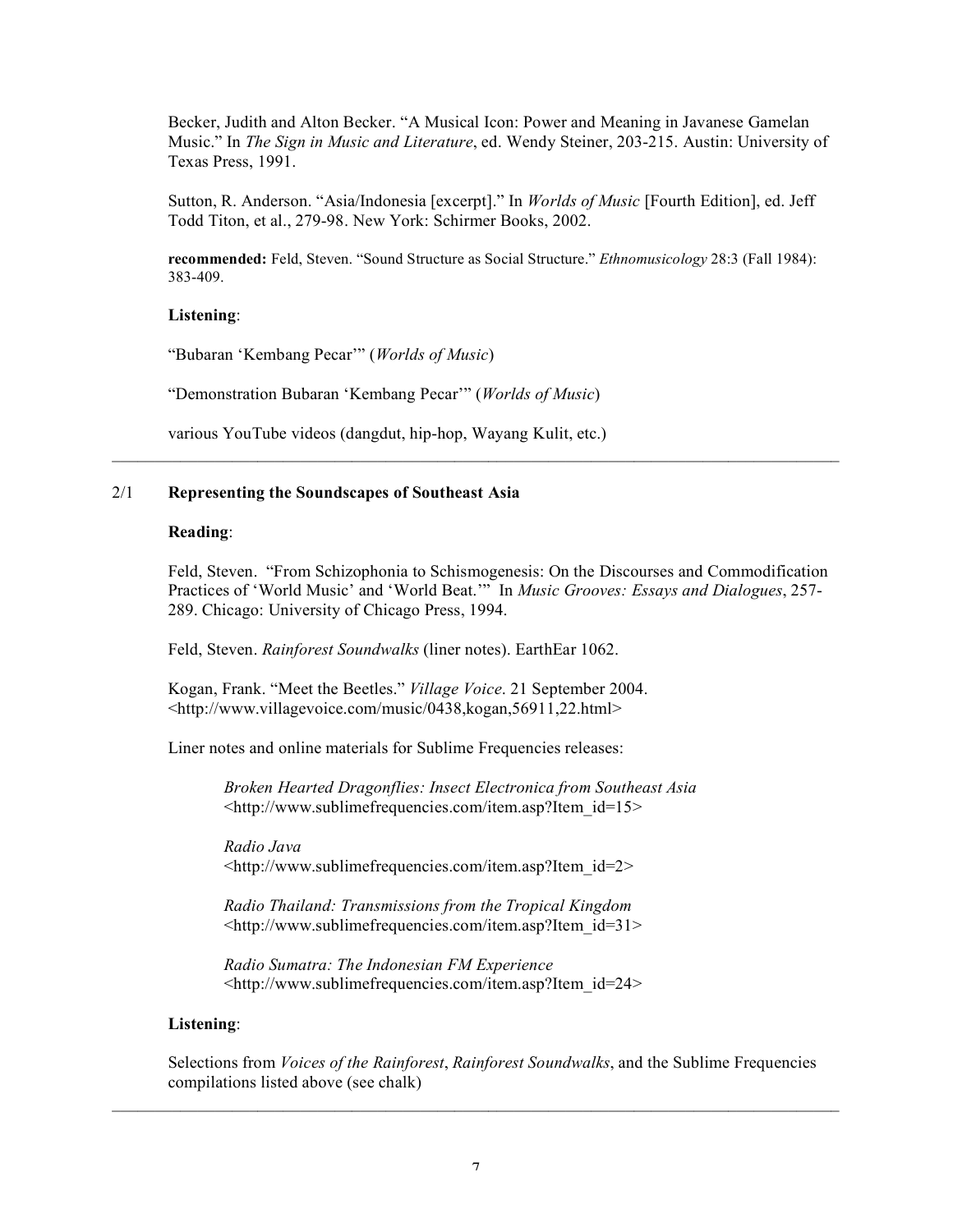## 2/6 **Music of South Asia (India)**

### **Reading**:

Reck, David B. "India/South India." In *Worlds of Music* [Fourth Edition], ed. Jeff Todd Titon, et al., 243-75. New York: Schirmer Books, 2002.

## **Listening**:

M.S. Viswanathan, "Engel Kalyanam (Our Wedding)"

Papanasan Sivan, "Devi Niye Tunai"

Ranganayaki Rajagopalan and Raja Rao, "Sarasiruha"

Ravi Shankar, "An Introduction to Indian Music"

# 2/8 **Music of South Asia (and Beyond): Bollywood and Bhangra in the World**

### **Reading**:

Arnold, Allison. "Film Music: Northern Area." In *The Garland Encyclopedia of World Music: South Asia: The Indian Subcontinent*, 531-541. New York: Garland Publishing, 2000.

 $\mathcal{L}_\text{max}$  , and the contribution of the contribution of the contribution of the contribution of the contribution of the contribution of the contribution of the contribution of the contribution of the contribution of t

#### **and**

Diehl, Keila. "Taking Refuge in (and from) India." In *Echoes of Dharamsala: Music in the Life of a Tibetan Refugee Community*, 101-143. Berkeley, CA: University of California Press, 2002.

### **or**

Larkin, Brian. "Indian Films and Nigerian Lovers: Media and the Creation of Parallel Modernities." In *The Anthropology of Globalization: A Reader*, eds. Jonathan Xavier Inda and Renato Rosaldo, 350-378. Oxford: Blackwell Publishers Ltd., 2002.

**recommended**: Warwick, Jacqueline. "Can Anyone Dance to this Music?: A Study of Toronto's *Bhangra* Scene."

Rough Guide Liner Notes: <http://www.worldmusic.net/home/features/bollywood.html> <http://www.worldmusic.net/home/features/asha.html>

### **Listening/Viewing**:

Selections from *Rough Guide to Bollywood*, *Bombay the Hard Way*, more TBA (see chalk)

Word the Cat, "Bollywood YouTube Omnibus" <http://www.wordthecat.com/goku/2006/12/07/bollywood-youtube-omnibus/>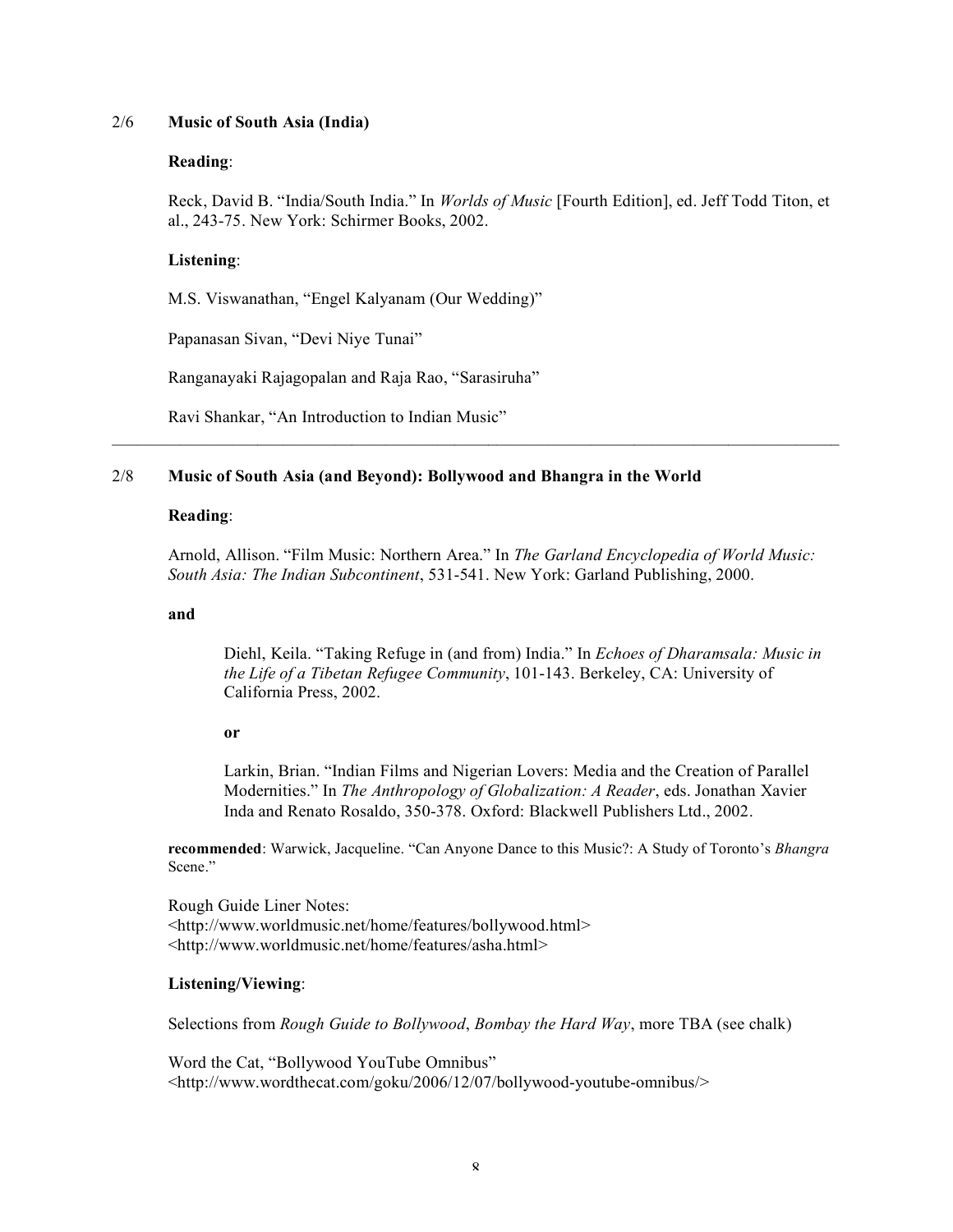#### 2/13 **Orientalism / "Anti-Orientalism" in Diaspora**

#### **Reading**:

Sharma, Sanjay. "Noisy Asians or 'Asian Noise'?" In *Disorienting Rhythms: The Politics of the New Asian Dance Music*, ed. Sanjay Sharma, John Hutnyk, and Ashwani Sharma, 32-57. London: Zed Books, 1996.

 $\mathcal{L}_\text{max} = \mathcal{L}_\text{max} = \mathcal{L}_\text{max} = \mathcal{L}_\text{max} = \mathcal{L}_\text{max} = \mathcal{L}_\text{max} = \mathcal{L}_\text{max} = \mathcal{L}_\text{max} = \mathcal{L}_\text{max} = \mathcal{L}_\text{max} = \mathcal{L}_\text{max} = \mathcal{L}_\text{max} = \mathcal{L}_\text{max} = \mathcal{L}_\text{max} = \mathcal{L}_\text{max} = \mathcal{L}_\text{max} = \mathcal{L}_\text{max} = \mathcal{L}_\text{max} = \mathcal{$ 

Atia, Tarek. "Pimpin' a Classic." *Al-Ahram*. 1-7 June 2000. <http://weekly.ahram.org.eg/2000/484/cu2.htm>

Chadha, Tina. "Mix This." *Village Voice*. 2-8 July 2003. <http://www.villagevoice.com/news/0327,chadha,45230,1.html>

Clayton, Jace. "Feedback Loops." *NYFA Quarterly*. <http://www.nyfa.org/nyfa\_quarterly.asp?type=3&qid=191&id=109&fid=6&sid=16>

#### **Listening/Viewing**:

BBC-produced history and demonstration of the dhol drum (video): <http://www.bbc.co.uk/radio3/world/onyourstreet/dholhistory.shtml> <http://www.bbc.co.uk/radio3/world/onyourstreet/dholworkshop.shtml>

Selections from Nettle / Soot Records, 2/5 BZ, Panjabi Hit Squad, Jay-Z, Timbaland, etc.

 $\mathcal{L}_\text{max} = \mathcal{L}_\text{max} = \mathcal{L}_\text{max} = \mathcal{L}_\text{max} = \mathcal{L}_\text{max} = \mathcal{L}_\text{max} = \mathcal{L}_\text{max} = \mathcal{L}_\text{max} = \mathcal{L}_\text{max} = \mathcal{L}_\text{max} = \mathcal{L}_\text{max} = \mathcal{L}_\text{max} = \mathcal{L}_\text{max} = \mathcal{L}_\text{max} = \mathcal{L}_\text{max} = \mathcal{L}_\text{max} = \mathcal{L}_\text{max} = \mathcal{L}_\text{max} = \mathcal{$ 

Talvin Singh (ft. Amar), "Jaan" (*Soundz of the Asian Underground*)

See, various video mashups: "k-eminem": <http://www.youtube.com/watch?v=MA2W8PNKxdE> "ghiwani khan": <http://www.youtube.com/watch?v=khjFIY6rMws>

### 2/15 **Hip-hop and Reggae as World Musics**

#### **Reading**:

Lipsitz, George. "Diasporic Noise: History, Hip Hop, and the Post-colonial Politics of Sound." In *Dangerous Crossroads: Popular Music, Postmodernism, and the Poetics of Place.* London and New York: Verso, 1994: 25-48.

Gross, Joan, David McMurray, and Ted Swedenburg. "Arab Noise and Ramadan Nights: Rai, Rap, and Franco-Maghrebi Identities." *Diaspora* 3:1 (1994): 3- 39. [Reprinted in *The Anthropology of Globalization: A Reader*, ed. by Jonathan Xavier and Renato Rosaldo, 198-230. Oxford: Blackwell Publishers, 2002.]

Liner notes to Putumayo compilations: *Jamaica*, *World Reggae*, *African Groove*.

**recommended**: Thomas, Deborah. "Modern Blackness; or, Theoretical 'Tripping' on Black Vernacular Culture." In *Modern Blackness: Nationalism, Globalization, and the Politics of Culture in Jamaica*, 230- 62. Durham, N.C.: Duke University Press, 2004.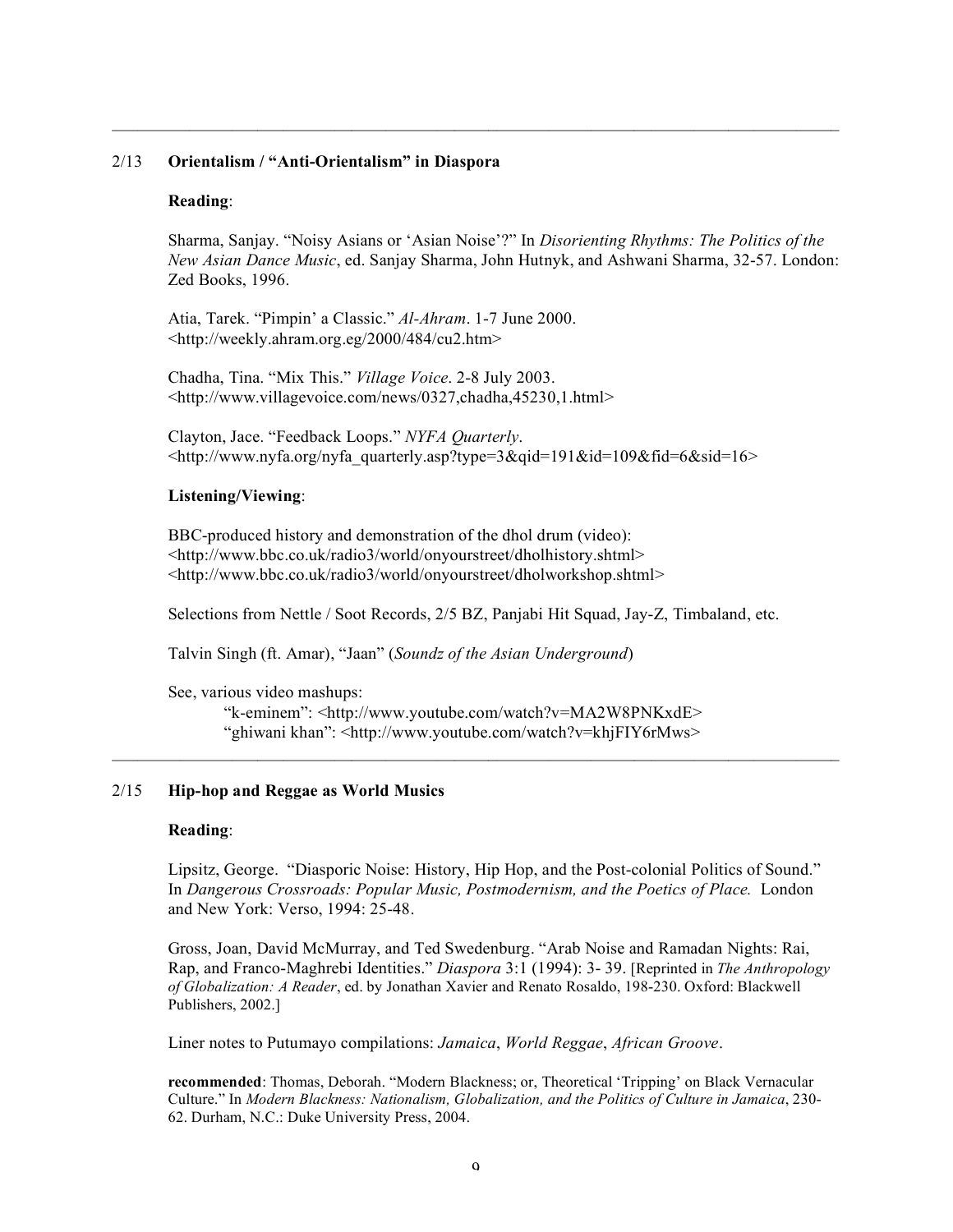### **Listening/Viewing**:

Selections from Putumayo guides

Cheb Khaled, "Didi"

Cheb Mami & K-Mel, "Parisien du Nord"

113 & Taliani, "Elbabbour"

Ghislain Poirier, "Mix Afrique"

Daara J, "Boomerang" (Calabash Video) http://link.brightcove.com/services/player/bcpid246215078

**\*\*\*Final Project proposals due (in class or via email)\*\*\***

# 2/20 **Mediating World Music from the "Top-Down" (part 1): South Africa**

### **Reading**:

Meintjes, Louise. "Paul Simon's Graceland, South Africa, and the Mediation of Musical Meaning." *Ethnomusicology* 34:1 (Winter 1990): 37-73.

 $\mathcal{L}_\text{max} = \mathcal{L}_\text{max} = \mathcal{L}_\text{max} = \mathcal{L}_\text{max} = \mathcal{L}_\text{max} = \mathcal{L}_\text{max} = \mathcal{L}_\text{max} = \mathcal{L}_\text{max} = \mathcal{L}_\text{max} = \mathcal{L}_\text{max} = \mathcal{L}_\text{max} = \mathcal{L}_\text{max} = \mathcal{L}_\text{max} = \mathcal{L}_\text{max} = \mathcal{L}_\text{max} = \mathcal{L}_\text{max} = \mathcal{L}_\text{max} = \mathcal{L}_\text{max} = \mathcal{$ 

 $\mathcal{L}_\mathcal{L} = \{ \mathcal{L}_\mathcal{L} = \{ \mathcal{L}_\mathcal{L} = \{ \mathcal{L}_\mathcal{L} = \{ \mathcal{L}_\mathcal{L} = \{ \mathcal{L}_\mathcal{L} = \{ \mathcal{L}_\mathcal{L} = \{ \mathcal{L}_\mathcal{L} = \{ \mathcal{L}_\mathcal{L} = \{ \mathcal{L}_\mathcal{L} = \{ \mathcal{L}_\mathcal{L} = \{ \mathcal{L}_\mathcal{L} = \{ \mathcal{L}_\mathcal{L} = \{ \mathcal{L}_\mathcal{L} = \{ \mathcal{L}_\mathcal{$ 

# **Listening**:

Selections from *Graceland* (Paul Simon – Warner Bros)

# 2/22 **Mediating World Music from the "Top-Down" (part 2): Cuba**

### **Reading**:

Pacini Hernandez, Deborah. "Dancing with the Enemy: Cuban Popular Music, Race, Authenticity, and the World Music Landscape." *Latin American Perspectives*, Issue 100, vol. 25, no. 3 (1998): 110-125.

### **Listening**:

Selections from *Dancing with the Enemy* and *Rei Momo* (David Byrne – Luaka Bop)

Selections from *Buena Vista Social Club* (Ry Cooder – Nonesuch)

# \*\*\***Wikipedia Article Appraisal due***\*\*\**

# 2/27 **Mediating World Music from the "Bottom Up" (part 1): Blogs and "Baile Funk"**

# **Reading**:

 $\mathcal{L}_\text{max} = \mathcal{L}_\text{max} = \mathcal{L}_\text{max} = \mathcal{L}_\text{max} = \mathcal{L}_\text{max} = \mathcal{L}_\text{max} = \mathcal{L}_\text{max} = \mathcal{L}_\text{max} = \mathcal{L}_\text{max} = \mathcal{L}_\text{max} = \mathcal{L}_\text{max} = \mathcal{L}_\text{max} = \mathcal{L}_\text{max} = \mathcal{L}_\text{max} = \mathcal{L}_\text{max} = \mathcal{L}_\text{max} = \mathcal{L}_\text{max} = \mathcal{L}_\text{max} = \mathcal{$